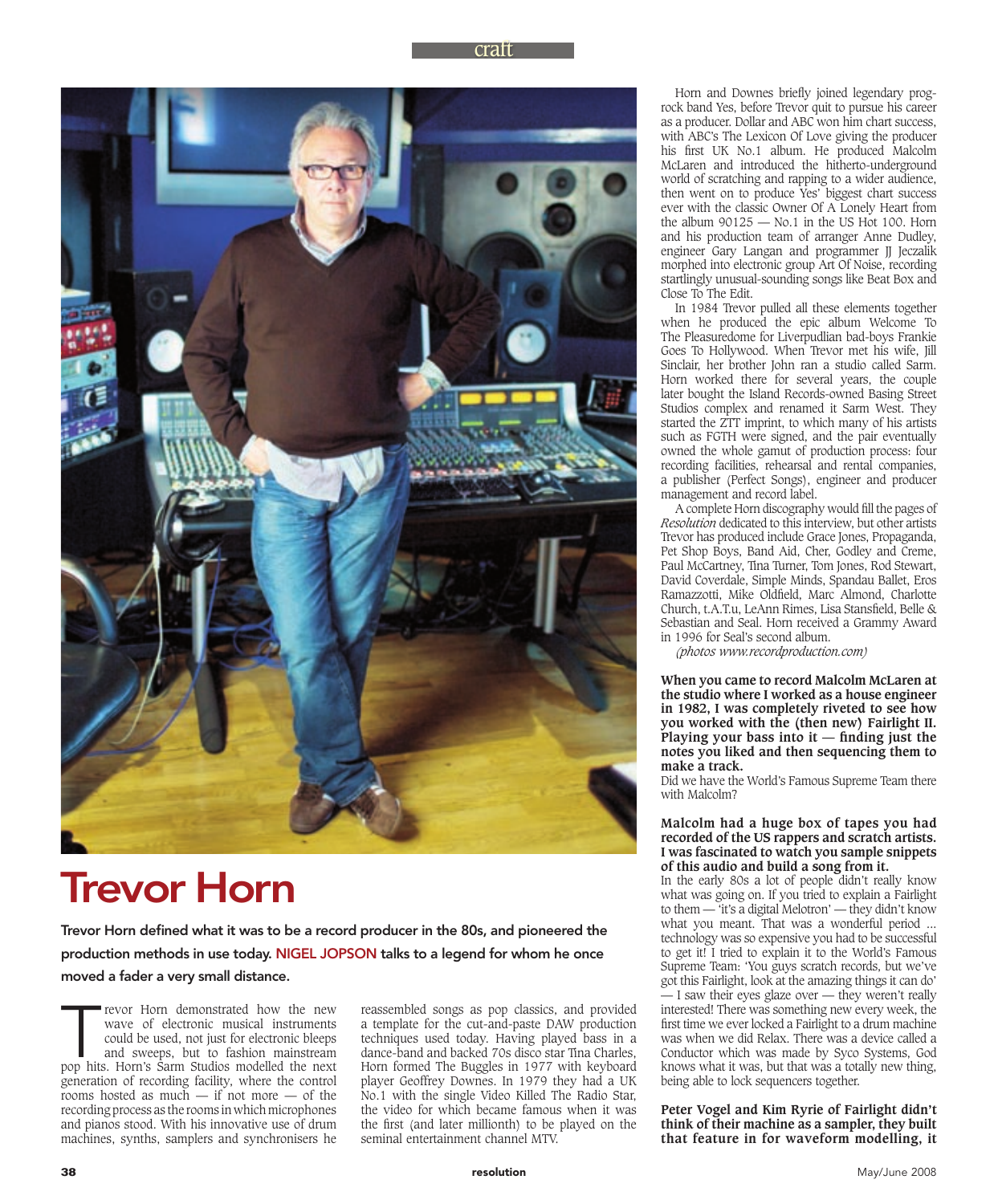#### **was really you who turned the Fairlight into a 'sampler' by using it. I worked with other early owners of the Fairlight II and they just played it like another keyboard.**

I never spoke to anyone from Fairlight ever, and they never spoke to me. I just paid full whack for it — in fact, I've generally been like that with manufacturers — you can get too side-tracked if you get into those kind of things. I do remember just before I got the Fairlight, I received a phone call from a guy called Brad Naples, who ran Synclavier at the time, and who gave this whole sales pitch to me saying: 'If you're looking for gimmicks, then the Fairlight is the thing for you, but if you're looking for a serious scientific instrument then you should buy the Synclavier.' So I said to him: 'Actually I'm looking for gimmicks, I'm a record producer! So I'm going to buy the Fairlight.' I subsequently bought a Synclavier as well, but I must say this was the single biggest waste of money in my whole career, \$260,000. We did use it, but once the audio quality became 'normal', sampling lost its fun aspect for me. If you put something in the Fairlight, it came out sounding slightly different, it was romanticised in some sort of way. The Synclavier was perfect quality, so it felt more like a recording, it was no fun anymore. Somebody asked me about six months ago what I thought of sampling, it's a stupid question now because everything is a sample these days!

#### **Was the guitar solo on Owner Of A Lonely Heart sampled and played from the Fairlight?**

No, Trevor Rabin played that on guitar, it was one take apart from the last two notes.

# **...and one pan pot I believe!**

Yeah, he was annoyed with me about that, because every time we used to play it back I would pan it and crank the reverb up. When he heard the final mix he was really upset, because he thought I had only been doing that as a joke. I said: 'No, of course I was going to do it on the record, I used to do it every time we played the bloody thing back!' When he played that solo, Chris Squire [Yes' bass player] wasn't there. We got a harmonizer and put a fifth on the guitar, we rolled the tape and he played the solo and said: 'I think we should do something like that, we should work on it.' I said: 'That's it, you've just played it, it's brilliant!' We argued for a bit, then I gave him another go, but kept the original. It wasn't like nowadays, we probably only had one other track. The new solo was crap, I didn't like it. In the end, I agreed to let him replace the last two notes in the solo, so we had to erase the original last two notes to punch the new notes in. Just after we'd done that, Chris Squire arrived and I said: 'Check this guitar solo out, you'll love it'. He said: 'It's good, but I don't like the last two notes!' I said: 'No one's touching it, it's staying just like that!'

#### **Trevor Rabin said about you: 'There's always a Trevor Horn stamp on his productions.' Is that because you have a vision in your mind of what you want a piece of music to communicate to listeners?**

I have an idea, but I can be convinced otherwise. People will try and persuade me, so I will listen to something again and try and like it. Sometimes if you try and like something you will, and you'll realise that before you were prejudiced against it. I do have certain things I can't tolerate. I wouldn't say I have any great vision, I think sometimes having a vision in music can be a damn nuisance, you're much better off taking what comes along. If the guys play a different way and it's better, then go with that. I like

things to be clear, I think pop music is a great form of communication, and whatever the artist is trying to communicate, I'd like to try and get that across. I come from the background of being a dance band musician, rather than a rock musician. I've always found rock music rather simple harmonically, and quite tedious most of the time — except for bands like Yes or Steely Dan — they would be much more to my liking than Black Sabbath, who I can respect and appreciate, but who I wouldn't listen to by choice. I didn't really even like Led Zeppelin until they split up ...

**The Grace Jones album Slave To The Rhythm, which followed your 'Fairlight II era', seemed like a bit of a departure sound-wise. At the time it was speculated how much of the groove might be programmed in the Synclavier, or played by Luis Jardim.**

The interesting thing about Slave To The Rhythm is that it was really engineer Steve Lipson [*Resolution*  V6.8], he made up a drum loop using two Sony DASH recorders. We had a Go-Go band in, they were all the top stars from the Go-Go world. The percussion players were from EU (Experience Unlimited) and the drummer was a guy called Ju Ju, they were all great but they just couldn't remember arrangements. They didn't get the idea of start here and stop there, they just played. We were trying to record the song with them playing, but it was hopeless. We did have a recording of this little bit of a jam they had done, before we started trying to show them the arrangement. The feel of this jam was really good, Steve took a few bars and made up five minutes of playing. At the time Steve was pretty hot with the two Sonys [DASH PCM-3324 multitracks & IF-3310 edit controller] he could do just about anything with them, it was all done with SMPTE

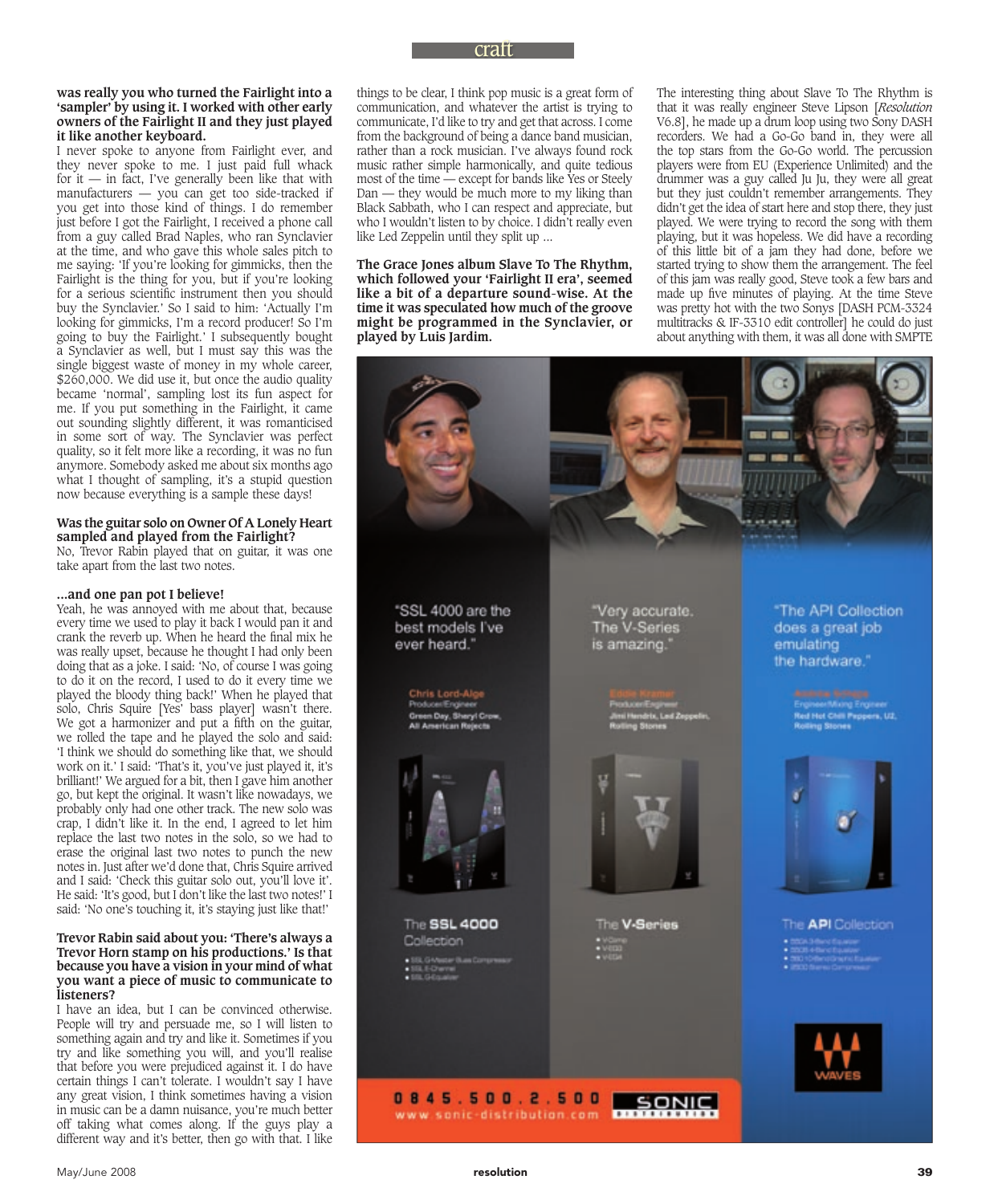



offsets. We slotted all the drum fills into the loop, then we slotted eight bars of the guy actually playing freely into the middle of it. It was a bit of a departure, because it was arranged as if it was programmed, but it had the sound quality of a beautiful recording. It was quite tough to play to afterwards. Luis Jardim didn't play the drums on it, but he played a great bass part. I remember Luis saying 'it'll take me 20 minutes, Trevor' — it took him eight hours, in fact — because the drum loop was just slightly out of time, you couldn't lay back on it in the way that Luis was used to. Slave To The Rhythm had its problems, but it's a great sounding record, and to this day it's one of my favourite productions. It had some elements of 'hi-fi' to it which previously I possibly hadn't used. Frankie didn't have much of that.

# **We're sitting here in one of your studios, Sarm West, tell us how you came to own it.**

Twenty-six years ago when I made Buffalo Girls with Malcolm McLaren, Chris Blackwell [Island's founder] bought the album for the world outside of the UK, just because he liked that track so much. Chris said he'd like to meet me for dinner, so I went along with my wife Jill, who was managing me at the time. Half